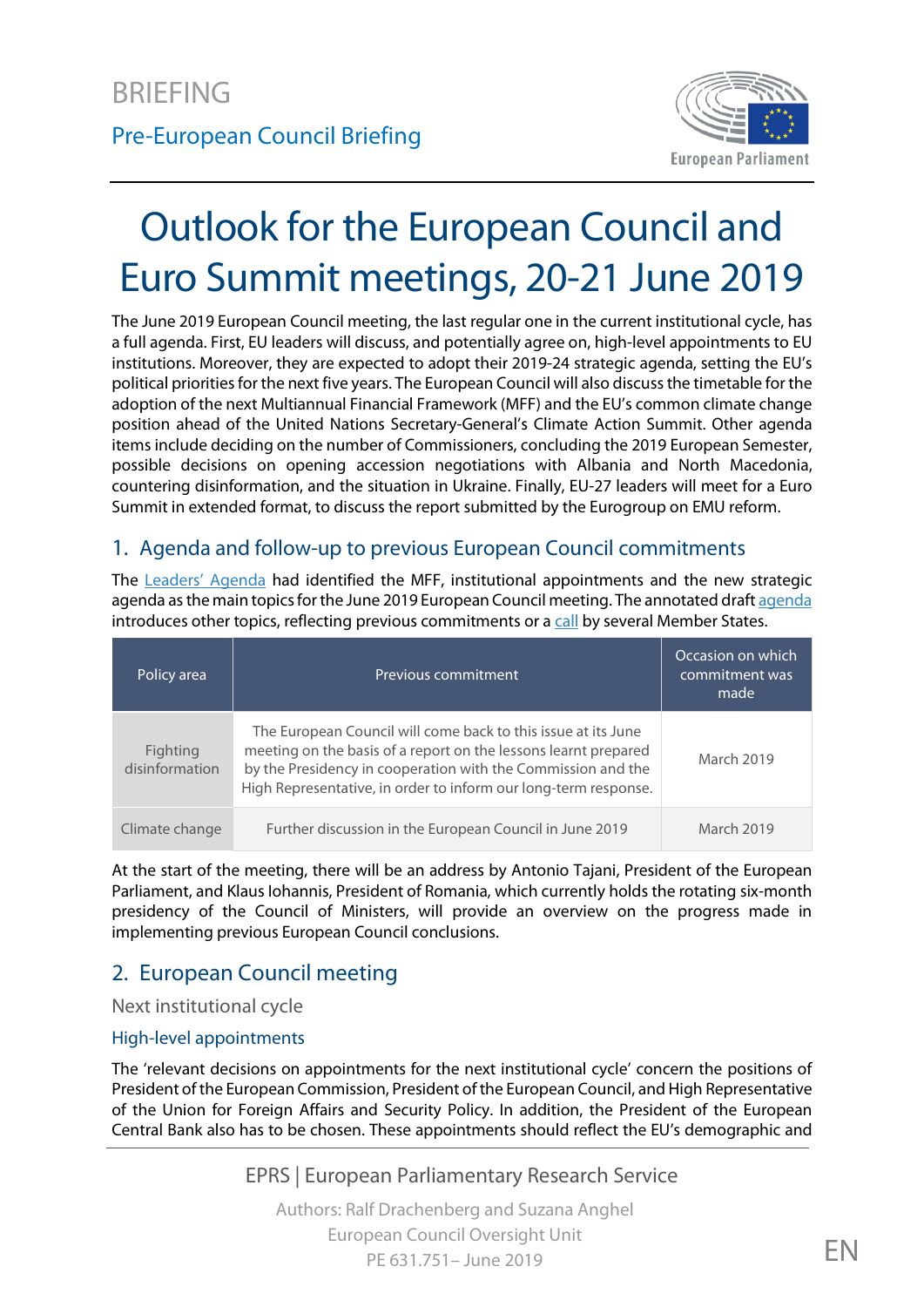geographical balance, as well as gender and political balances, and are thus treated by many as a 'package'. Although the President of the European Council, Donald Tusk, [aims](https://audiovisual.ec.europa.eu/en/video/I-171914) to 'provide clarity on all these posts already in June', and while intensive discussions have taken place since the European elections, there is no guarantee that the European Council will reach a final 'package deal' in June.

| <b>Position</b>                                                             | <b>Treaty</b><br>article | European Council role                                             | European Parliament role                                |
|-----------------------------------------------------------------------------|--------------------------|-------------------------------------------------------------------|---------------------------------------------------------|
| President of the European Commission                                        | 17(7) TEU                | Propose candidate                                                 | Elect candidate                                         |
| President of the European Council                                           | $15(5)$ TEU              | Elect                                                             | None                                                    |
| High Representative of the Union for<br>Foreign Affairs and Security Policy | 18(1) TEU                | Appoint (with agreement<br>of the President of the<br>Commission) | Part of the approval of the<br>college of Commissioners |
| President of the European Central Bank                                      | 283(2) TFEU              | Appoint                                                           | Consulted                                               |

For the positions of Presidents of the European Council and the European Central Bank, as well as the HR/VP, the decisions rest mainly with the European Council. Regarding the [election of the](http://www.europarl.europa.eu/RegData/etudes/BRIE/2018/630264/EPRS_BRI(2018)630264_EN.pdf)  [President of the European Commission,](http://www.europarl.europa.eu/RegData/etudes/BRIE/2018/630264/EPRS_BRI(2018)630264_EN.pdf) the European Council and European Parliament are, as stipulated in Article 17(7) TEU, jointly responsible: 'taking into account the elections to the European Parliament and after having held the appropriate consultations, the European Council, acting by a qualified majority, shall propose to the European Parliament a candidate for President of the Commission'. President Tusk has [repeatedly](https://www.consilium.europa.eu/en/press/press-releases/2019/05/09/remarks-by-president-donald-tusk-at-the-press-conference-of-the-informal-summit-in-sibiu/) stressed that the decision on a candidate for European Commission President (as well as for the others) should be taken by consensus in the European Council, if possible, but that he 'would not shy away from putting [it] to the vote' if needed. If a vote on the candidate is necessary, a 'reinforced' qualified majority' would be needed. According to Article 238(3)b TFEU this would require at least 72 % of the Member States representing 65 % of the EU's population. Subsequently, the candidate needs to be elected by Parliament by a majority of its component members (376 of 751).

*Decision-finding process in the European Council:* At their [informal meeting](http://www.europarl.europa.eu/RegData/etudes/ATAG/2019/631750/EPRS_ATA(2019)631750_EN.pdf) on 28 May 2019, EU-28 Heads of State or Government reiterated their [agreement](https://www.consilium.europa.eu/en/press/press-releases/2019/05/28/remarks-by-president-donald-tusk-at-the-press-conference-of-the-informal-summit-of-eu-heads-of-state-or-government/) that there could be 'no automaticity' in proposing the lead candidate of the political family that gained most votes at the EP elections for this position; consequently, they [gave President Tusk](https://www.consilium.europa.eu/en/media-galleries/european-council/meetings/2019-05-28-informal-dinner/?slide=0) a mandate 'to engage in consultations with the European Parliament, as foreseen by the Treaty'. Indeed, Declaration 11 annexed to the Treaty [stipulates](https://eur-lex.europa.eu/resource.html?uri=cellar:2bf140bf-a3f8-4ab2-b506-fd71826e6da6.0023.02/DOC_5&format=PDF) that 'the European Parliament and European Council are jointly responsible for the smooth running of the process leading to the election of the President of the European Commission. Prior to the decision of the European Council, representatives of the European Parliament and of the European Council will thus conduct the necessary consultations ...'. This procedure is now being used for the first time; back in 2014, the Parliament had rapidly declared its firm support for the EPP *Spitzenkandidat*, Jean-Claude Juncker, and he was subsequently [agreed](https://www.consilium.europa.eu/uedocs/cms_Data/docs/pressdata/en/ec/143478.pdf) upon by the European Council. Thistime, the Parliament has not declared its support for a common candidate, and a more formal consultation procedure is thus required.

In that context, President Tusk is [consulting](https://www.consilium.europa.eu/fr/european-council/president/news/20190613-pec-consultations-nominations/) individual members of the European Council. In parallel, six EU Heads of State or Government – the prime ministers of Croatia, Andrej Plenkovič (EPP), Latvia, Krišjānis Kariņš (EPP), the Netherlands, Mark Rutte (Renew Europe), Belgium, Charles Michel (Renew Europe), Spain, Pedro Sánchez (PES) and Portugal, Antonio Costa (PES) - were [nominated](https://tvnewsroom.consilium.europa.eu/permalink/210125) as negotiators for their political families to discuss the high-level appointments informally. Since the European Council does not include any Green Head of State or Government (Current make-up: eight EPP members, eight Renew Europe, six S&D/PES, two ECR, and one GUE/NGL), the Green family is not included in this process.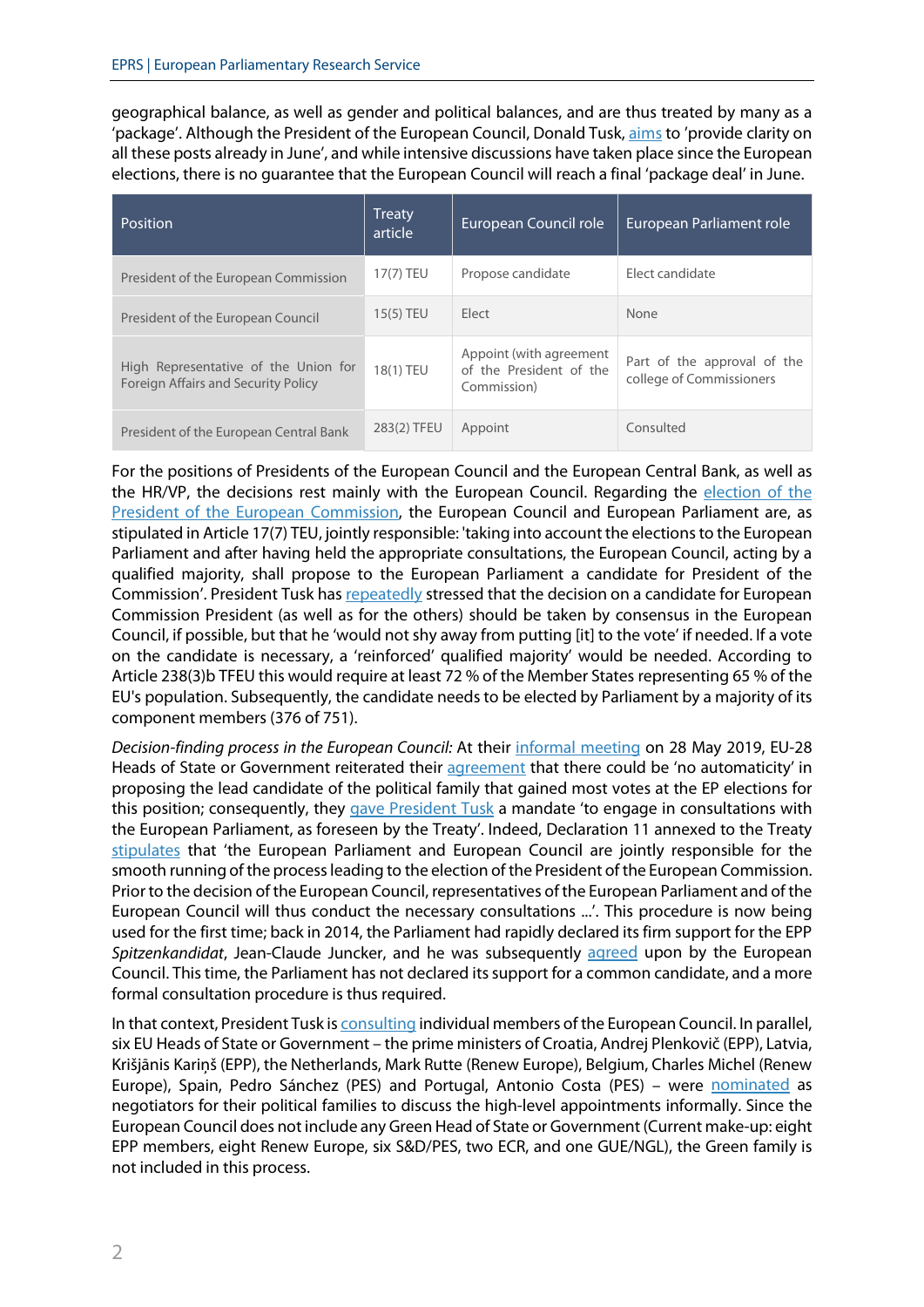*Discussions in the European Parliament*: On 28 May, in view of the results of the European Parliament elections, the EP Conference of Presidents [recalled](https://www.europarl.europa.eu/news/en/press-room/20190528IPR53302/conference-of-presidents-statement) the EP resolutions emphasising the Parliament's support for the lead candidate process. Subsequently, four of the main political groups – EPP, S&D, Renew Europe and the Greens/EFA –  $\frac{1}{2}$  [agreed](https://www.greens-efa.eu/en/article/press/leaders-of-four-main-political-groups-agree-on-political-process/) on a political process aimed at defining a programme for change for the next legislative period, to which the new President of the European Commission would need to commit in order to enjoy a broad and stable majority in the EP.

*Discussions between the EP and the European Council:* On 5 June, President Tusk and the President of the European Parliament, Antonio Tajani[, held](https://twitter.com/eucopresident/status/1136294296309645312) consultations on the high-level appointments ahead of the June European Council meeting. President Tusk also [met individually](https://www.consilium.europa.eu/en/press/press-releases/2019/06/07/weekly-schedule-of-president-donald-tusk/) with leaders of some of the main political groups. On 18 June, he met the Parliament's Conference of Presidents.

#### 2019-24 Strategic Agenda for the Union

The European Council will also adopt the EU's strategic agenda for 2019-2024. Its substance is based on the [outline](https://www.consilium.europa.eu/media/39263/strategic-agenda-09-05-19.pdf) prepared by Donald Tusk and the discussion at the [informal meeting](https://www.europarl.europa.eu/RegData/etudes/BRIE/2019/631747/EPRS_BRI(2019)631747_EN.pdf) of EU-27 Heads of State or Government on 9 May 2019 in Sibiu, and sets four core priorities:

- 1. protecting citizens and freedoms,
- 2. developing a strong and vibrant economic base,
- 3. building a more climate-friendly, green, fair and inclusive future,
- 4. defending European interests and values on the global stage.

The order of the priorities corresponds to the concerns of EU citizens, as indicated in the most recent standard [Eurobarometer.](http://ec.europa.eu/commfrontoffice/publicopinion/index.cfm/Survey/getSurveyDetail/instruments/STANDARD/surveyKy/2215) Migration is the main concern, followed by terrorism (both part of priority 1). Then come the state of Member States' public finances and the economic situation (both considered to be part of priority 2). Climate change and unemployment are next on the list of citizens' concerns (both part of priority 3). And fourth comes the EU's influence in the world (priority 4). The European Council [is](https://www.euractiv.com/wp-content/uploads/sites/2/2019/06/Draft-EU-Strategic-Agenda.pdf) likely to invite the other EU institutions to implement these strategic priorities and will monitor their implementation.

**Size of the European Commission**: In 2013, EU leaders had indicated that they would come back to the issue of a possible reduction in the number of Commissioners – to two-thirds of the number of Member States – before the next European Commission takes office. In accordance with the possibility provided forin Article 17(5) TEU, the European Council i[s expected](https://www.euractiv.com/section/future-eu/news/eu-leaders-to-kill-smaller-commission-in-june-summit/) to decide unanimously to maintain one Commissioner per Member State, as it had already done in 2009.

#### Multiannual Financial Framework

The Romanian Council Presidency will update the European Council on the [state of play](http://www.europarl.europa.eu/legislative-train/theme-new-boost-for-jobs-growth-and-investment/file-mff-2021-2027-mff/05-2019) in the Council MFF deliberations. On 14 November 2018, Parliamen[t adopted](https://www.europarl.europa.eu/doceo/document/TA-8-2018-0449_EN.html) an [interim report on the MFF](http://www.europarl.europa.eu/RegData/etudes/ATAG/2018/630262/EPRS_ATA(2018)630262_EN.pdf)  [package,](http://www.europarl.europa.eu/RegData/etudes/ATAG/2018/630262/EPRS_ATA(2018)630262_EN.pdf) arguing for an increase in the MFF ceiling from the current 1.0 % to 1.3 % of EU gross national income. EU leaders will discuss whether to maintain the calendar set in December 2018, aiming at 'an agreement in the European Council in autumn 2019', or to adjust the timeline.

#### Climate change

The European Council will again consider climate change, at a time when [divergent views](http://www.europarl.europa.eu/RegData/etudes/BRIE/2019/631740/EPRS_BRI(2019)631740_EN.pdf) on the way forward towards a carbon-neutral EU economy persist. A group of Member States (initiall[y eight](https://www.euractiv.com/wp-content/uploads/sites/2/2019/05/Non-paper-Climate-FR-SE-PT-DK-LU-ES-NL-BE.pdf) and now [18\)](https://www.euractiv.com/section/climate-strategy-2050/news/18-eu-countries-sign-up-to-2050-carbon-neutrality-goal/) as well as the [European Parliament](http://www.europarl.europa.eu/doceo/document/TA-8-2019-0217_EN.html?redirect) have recently [expressed](https://www.euractiv.com/wp-content/uploads/sites/2/2019/05/Non-paper-Climate-FR-SE-PT-DK-LU-ES-NL-BE.pdf) their support for the European Commission's communication ['A Clean Planet for all',](https://ec.europa.eu/clima/sites/clima/files/docs/pages/com_2018_733_en.pdf) pleading for an ambitious and timely climate policy promoting EU carbon-neutrality by 2050. Early agreement on the level of ambition ahead of the [United Nations Secretary-General's Climate Action Summit](file://EPRSBRUSNVF01/Users$/sanghel/Desktop/United%20Nations%20Secretary-General%E2%80%99s%20Climate%20Action%20Summit) in September is key if the EU is to play the [leading role](https://www.euractiv.com/section/energy/news/as-america-retreats-on-climate-china-and-russia-confirm-commitments/) it aspires to in the global fight against climate change.

#### Other items

**European Semester**: EU Heads of State or Government are expected to endorse th[e 2019 country](https://ec.europa.eu/info/publications/2019-european-semester-country-specific-recommendations-council-recommendations_en)[specific recommendations \(CSR\),](https://ec.europa.eu/info/publications/2019-european-semester-country-specific-recommendations-council-recommendations_en) which set the goals for Member States' fiscal and economic